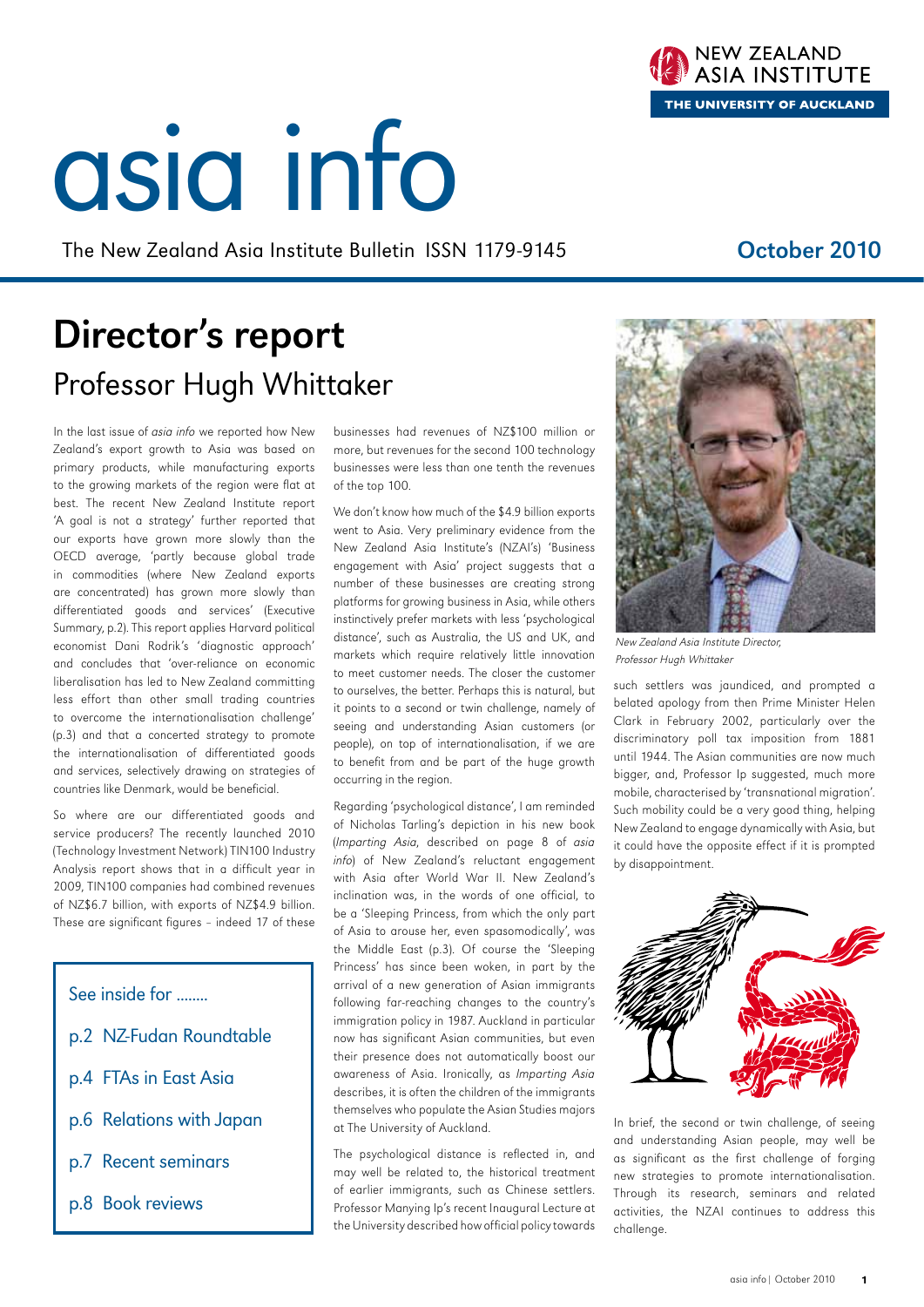

# 2010 NZ-Fudan Roundtable: China's quest for balanced development and New Zealand-China relations

There is an increasing awareness in policy, business and academic circles that opportunity costs and benefits of economic interactions with a country of China's size touch many ordinary people's daily lives. It is therefore crucial for decision makers in the government and private sectors to gauge and secure public support for major policies and moves in a bilateral context involving China. To help create an environment and channels conducive for informed policy, commercial and public deliberations on New Zealand-China bilateral economic and business relations, academics and policy analysts from New Zealand and Fudan University in Shanghai have had regular roundtables on topics including the two economies' respective economic and socio-political cultures, within which strategic and economic goals, policies, and priorities are formulated, key internal concerns that may inspire cooperative initiatives or strike a sensitive nerve in the other country, and issues on which perceived national interests of the two parties may diverge.

The 2010 NZ-Fudan Roundtable was held in Auckland on 3 July. Prominent scholars and policy analysts invited from New Zealand and Shanghai led the discussion on the global financial crisis and East Asian integration, the South Pacific in emerging regionalism, APEC's resource security, and environmental challenges. Professor Shen Dingli from Fudan University talked about China's perceptions of its own role in world economy. According to him, the recent crisis has boosted its confidence. Yet China is not ready to accept or take up G2 responsibilities. It believes that the Japanese economy is still much larger than its own. If the global financial crisis is a turning point for China, it is so only in the sense that the Chinese have begun to realise that their economic development is meant for consumption as well as savings, and that China should spend more on upgrading its 'cheap labour' and raising 'advanced productivity'.

Professor Rob Scollay from Auckland's APEC Studies Centre focused his

discussion on China and East Asian regionalism. In his opinion, the feasibility of the 'ASEAN +' frameworks is seriously challenged by the incompatibility of ASEAN's institutional centrality and Northeast Asia's economic primacy. Any meaningful progress on deeper regional integration in East Asia is thus contingent upon how China, Japan and Korea are to accommodate each other. There are some positive signs on that front as Japan increasingly sees China as a solution to its economic problems; China and Korea have begun to investigate the potential for a bilateral FTA; and the three governments have launched trilateral summit discussions on regional cooperation. Yet it is doubtful that the three major regional players are about to settle issues concerning their mutual distrust and economic protectionism.

On China's involvement in the South Pacific, Professor Pan Rui from Fudan explained the Chinese 'new diplomacy', consisting of economic diplomacy through FTAs, foreign aid, and outbound investment; upkeep of the status quo in the Taiwan Strait; good neighbouring policy; balanced interactions with major powers and developing countries; and pursuit of both bilateralism and multilateralism. China is content with the growth of Sino-South Pacific relations and will continue its focus on aid, trade, and investment. It remains vigilant, however, over its diplomatic conflicts with Taiwan in the island countries.

Professor Steve Hoadley from The University of Auckland's Political Studies Department elaborated on New Zealand's security neighbourhood, featuring five circles of interests, relationships, and obligations. In order of priority, they are New Zealand and its environs, the South Pacific, Australia-New Zealand strategic area, the Asia-Pacific region, and global peace and security. The South Pacific circle, which is from Tonga to Timor-Leste, is New Zealand's immediate neighbourhood and is sometimes portrayed as an 'arc of instability'. Security challenges facing New Zealand there include corruption,

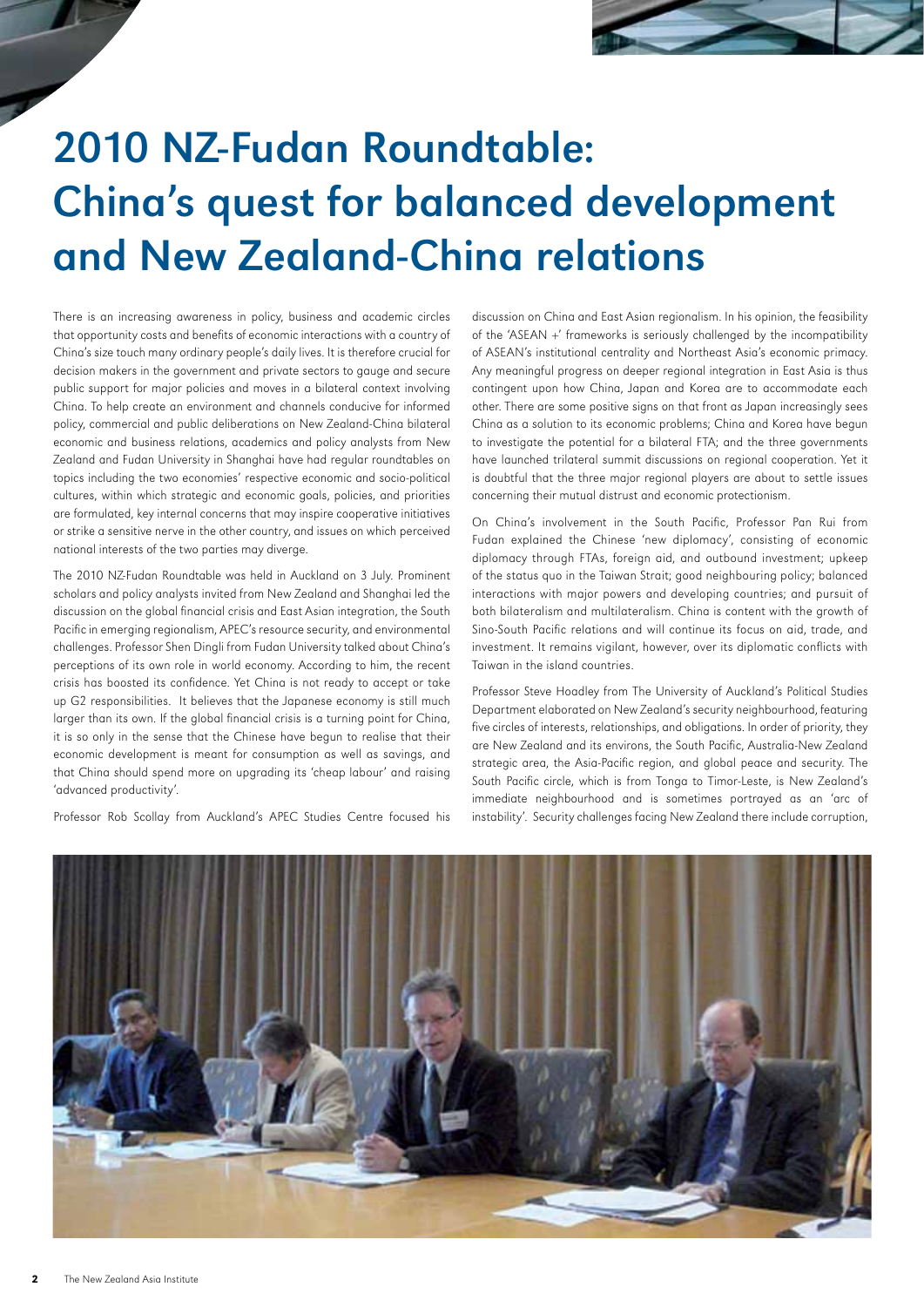poor governance, public disaffection, civil war, secessionist conflicts, crimes, environmental degradation, water shortage, pandemics, and disruptive involvement by outside powers. State fragility and failure in the region will likely exacerbate these threats and hence further retard the commercial reputation of many island countries and discourage foreign investment. If that happens, New Zealand will suffer from diminished markets for its exporters and loss of domestic public support for its economic aid to the region. As a potential solution, can the South Pacific be drawn into APEC, the East Asia Summit, and/or other ASEAN-based regional frameworks?

In the session on resource security, Professor Zha Daojiong from Peking University argued that if 'food security' is defined as uninterrupted external supply, China is under little threat at the moment, and will stay so, as it is not import dependent in terms of staple grains. Yet China's demand for food will continue to grow, and Beijing will likely stick to its policy of 95 percent selfsufficiency in grains. There then comes the challenge of securing more land, water, fertiliser, mechanised labour, and other key elements of production. In that context, China should be very careful with 'land grabbing' problems, especially in the international arena. Also, Chinese investment in overseas food production ought to be nuanced. For example, particular attention should be attached to local job creation and environmental impact. Regarding the issue of water security, China and most other Mekong countries have largely settled the issue of water through-flow management and regulation, but for the flood season only. For Professor Zha, the complaint about China's draining or diverting water away from India by turning off the latter's Himalayan water tap is an exaggeration of an impossible mission in the first place, and is fuelled by concerns over Sino-Pakistan relations. Yet there are few mechanisms to manage trans-boundary waters for non-irrigation purposes in Asia.

Dr Marc Lanteigne from Victoria University in Wellington briefed the participants on China's resource diplomacy. In his opinion, China's high economic growth and consumption contribute significantly to rising commodity prices and, in turn, the economies which supply it with base and precious metals, construction materials, wood and foodstuffs and other raw materials. The drawback of the Chinese magnet, though, is that these countries are also susceptible to potential slowdowns of China's production. Mechanisms such as the NZ-China FTA may help both the Asian giant and its trading partners minimise often politicised commercial conflicts, adverse shocks and economic crisis.

Professor Du Youkang from Fudan painted a daunting picture of China's environmental challenges. For example, five of the world top ten most polluted cities are in China; the majority of Chinese rivers and lakes are labelled most contaminated; underground water in many parts of the country is unwholesome; one-third of the farmland deteriorated; and desertification and sandification take up 59 percent of the land. Professor Du then presented a comprehensive list of China's responses to the close-to-crisis situation such as adopting national energy efficiency and conservation strategies, enforcing environmental legislation and regulations, institutionalising central and local environmental governance, engaging NGOs and civil society organisations in environmental decisions and education, and seeking international policy and technological input. While upholding an optimistic outlook, he voiced explicit concerns over the effective execution of these measures.

The observations of Professor Gary Brierley from Auckland's School of Environment indicate that New Zealand and China work on environmental issues in markedly difference contexts. Yet they have similar interests and aspirations in ensuring healthy environs for their own peoples and the extended international community. He cautioned the participants against the temptation to think that only China has got it wrong about the environment and other countries are in the clear. In fact, the Mississippi, the Danube, the Rhine, and the Murray-Darling, for example, have all had their fair shares of contamination crises. He professed that the 'clean and green' New Zealand was not planned but accidental and that severe damage to the environment such as forest clearing occurred in New Zealand also. A good grip of history may help New Zealanders move beyond the 'clean and green' complacency and view their environment through the eyes of future generations. Environmental issues boil down to human relations with their natural surroundings. Clean river systems, for example, are products of healthy societies. Environmental protection thus calls for the collaboration of policy, research, business, technology and society. He was happy about the progress of the 'Three Brother' joint research venture on highland ecology in China's Qinghai Province carried out by his school, Tsinghua University in Beijing, and Qinghai University on the Qinghai-Tibetan Plateau.

The NZAI gratefully acknowledges the invaluable and generous support of the Ministry of Foreign Affairs and Trade of New Zealand in making this forum possible and successful.

## MSA Charitable Trust PhD scholar examines NZ business engagement with Asia



Manjo Oyson, MSA Charitable Trust scholar

Research into New Zealand business engagement with Asia, including New Zealand firms' internationalisation processes and strategies for entering and competing in Asian markets, has received a significant boost through the recent award of the MSA Charitable Trust PhD Scholarship. The recipient is Manjo Oyson, a PhD student in the Business School's Department of Management and International Business.

His research on international entrepreneurship is timely. While New Zealand is reported by the Global Entrepreneurship Monitor (GEM) to be one of the world's most entrepreneurial countries in terms of startup activity, its export activities have not fared well compared to other OECD nations. In fact, only 2.5 percent of all New Zealand's potentially-exporting SMEs are engaged in exporting, with just 33 firms accounting for 80 percent of all export earnings in New Zealand. Greater involvement of New Zealand firms in international markets, particularly in Asia, will be a key to growth for New Zealand firms. Manjo's particular interest is in how the subjective dimensions of entrepreneurship are combined with firm capabilities to create new, international, opportunities.

The scholarship means Manjo is now participating in the NZAI's interviews with the CEOs and key managers of New Zealand internationalising firms. The MSA Charitable Trust PhD Scholarship was established to fund outstanding PhD students who have been admitted or are seeking admission to the Business School's PhD programme. Their research must be on a topic that has the potential to impact on New Zealand business or business development in a globalising world.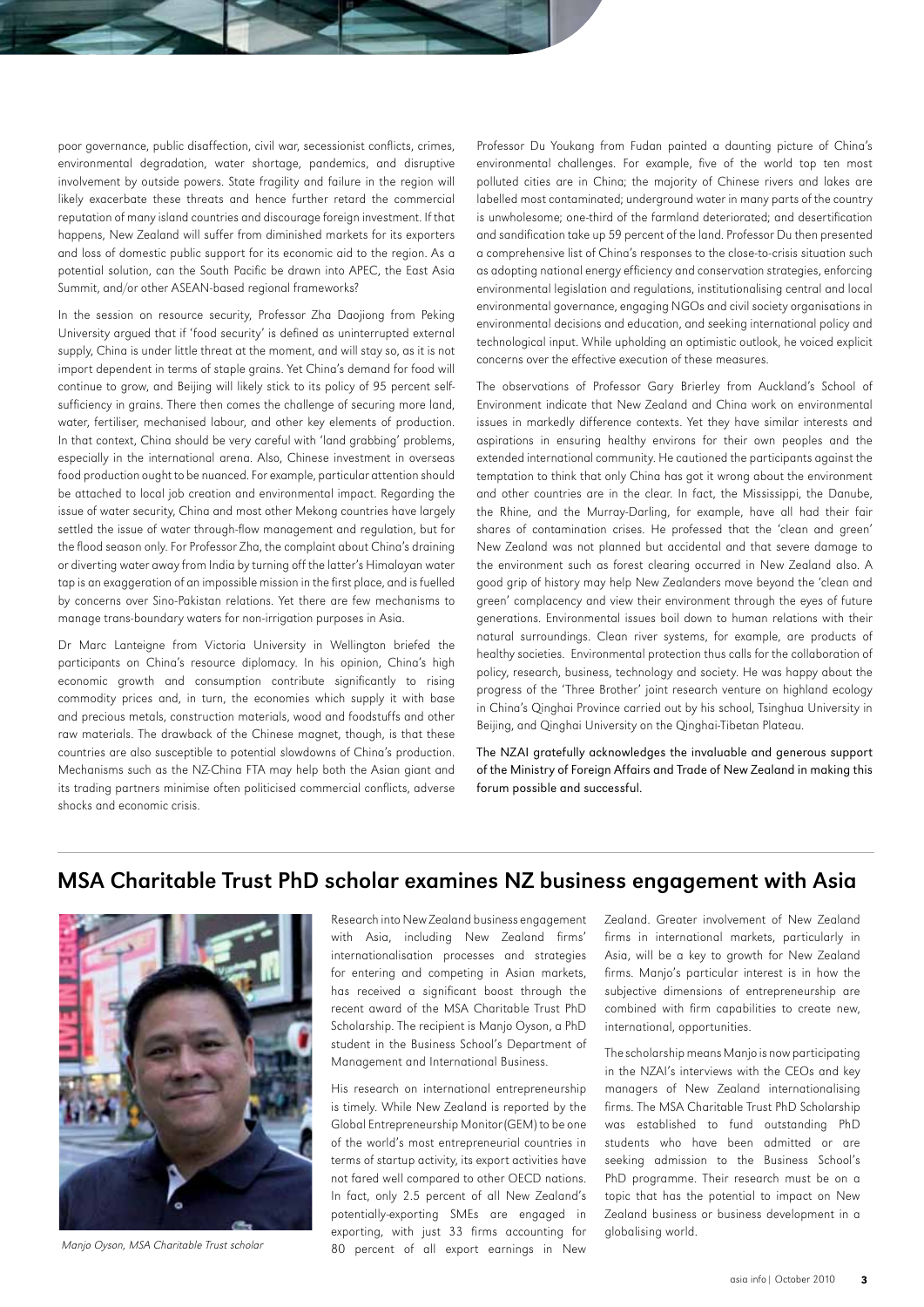

# FTAs in East Asia: Where are they taking us and impact on business

The NZAI and the APEC Studies Centre jointly hosted a public lecture on 19 April by Dr Ganeshan Wignaraja from the Asian Development Bank. Dr Wignaraja echoed the commonly-held opinion that market-driven expansion of trade helped create supply chains in East Asia and form a regional hub of global production networks. The necessity of securing smooth flows between nodes and links in the supply and production networks also led to the proliferation of free trade agreements (FTAs) in the region.

With Asia hit hard by the recent trade crash in the US and Europe, one may assume that more Asian firms would avail themselves of the benefits derived from concluded FTAs for wider market access in the region and beyond. Survey response data collected by Dr Wignaraja in China, Japan, the Philippines, Singapore and Thailand, indeed, indicate greater awareness of FTA provisions and higher utilisation rates

than previous hypothetical studies suggested. Yet companies taking advantage of FTAs are generally large in size, long-established, or foreign owned. Most East Asian firms still shy away from using FTAs because of small preference margins, delays and costs associated with administrative procedures, and nontariff measures imposed by FTA partners.

The spread of FTAs is also problematic as discriminatory trade liberalisation often results in different tariffs and rules of origin for the same commodity. This complicates the international trading system for SMEs. It also adds to the challenge of forming a comprehensive coverage of agricultural goods trade in Asia. There is thus the potential of tariff preferences disrupting domestic agricultural markets without delivering on export promises.

An obvious solution is to form a region-wide FTA. Yet consolidation attempts run into serious barriers of their own. These include the

uneven trade-enabling environment in Asia and competing visions for integration – an East Asian FTA among the ASEAN+3 economies (EAFTA), or a Comprehensive Economic Partnership among the ASEAN+6 countries (CEPEA). At a more fundamental level, political rivalries over the leadership of a consolidated FTA, contending security calculi about US involvement, and competing national agendas for increased access to European markets, may all hinder the progress of the Asian economic integration.

Given the circumstances, the sequencedliberalisation approach, from EAFTA to CEPEA, may serve Asia the best, it was suggested. Being a member of the East Asia Summit, New Zealand may help expedite the development towards a single-undertaking trade agreement by enhancing the quality and comprehensiveness of its FTAs with Asian countries and promoting the creation of a WTO advisory service centre on FTAs.

# Extending integration to India and South Asia: Opportunities for New Zealand

The emergence of India as a potential economic powerhouse in the twenty first century has spurred interest in the prospect of extending the scope of East Asian economic integration to include South Asia. In response to requests from Auckland's academic and business sectors and the general public, the NZAI and the APEC Studies Centre held a joint seminar on 19 April on important features of South Asian trade patterns and New Zealand's opportunities and objectives in the FTA with India. The event featured guest presentations of three renowned experts: Dr Ganeshan Wignaraja from the Asian Development Band, Julian Ludbrook, New Zealand's Lead Negotiator for an FTA with India, and Professor Rob Scollay, Director of the APEC Studies Centre.

The speakers had no doubt that East Asia's economic dynamism offered spill-over for South Asia's prosperity. The South Asian Free Trade Area (SAFTA), however, seemed still just a concept. The speakers attributed the slow implementation to the fact that most state governments in the region remained dependent on tariff revenues, that services, investment and many other sectors stayed excluded from the Special and Differential Treatment (S&DT) in effect since 2006, that India prioritised closer economic relations with East Asia over those with its immediate neighbours, and that Pakistan was yet to reciprocate the mostfavoured nation (MFN) status to India.

The speakers spoke well of India's pursuit of a 'Look East' policy since 1991 and leading the sub-region in its quest for closer integration with ASEAN and other East Asian countries. Yet they also acknowledged that neither India, nor its South Asian neighbours, had coherent plans for entering FTAs. This, they maintained, indicated a necessity for the region to embed its trade liberalisation efforts in a wider programme of economic reforms.

India is one of New Zealand's fastest growing trading partners. All three speakers agreed that a bilateral FTA would bring about win-win deals and opportunities to both parties. New Zealand would benefit from tariff reductions for many of its

products which were thus far either excluded from the Indian market or met with high tariff charges. India could profit from New Zealand's high quality agricultural products for its niche markets, vital intermediate goods for its production processes, innovative and cost competitive services sectors for its professional efficiency enhancement, and investment and technological input in its infrastructural capacity building.

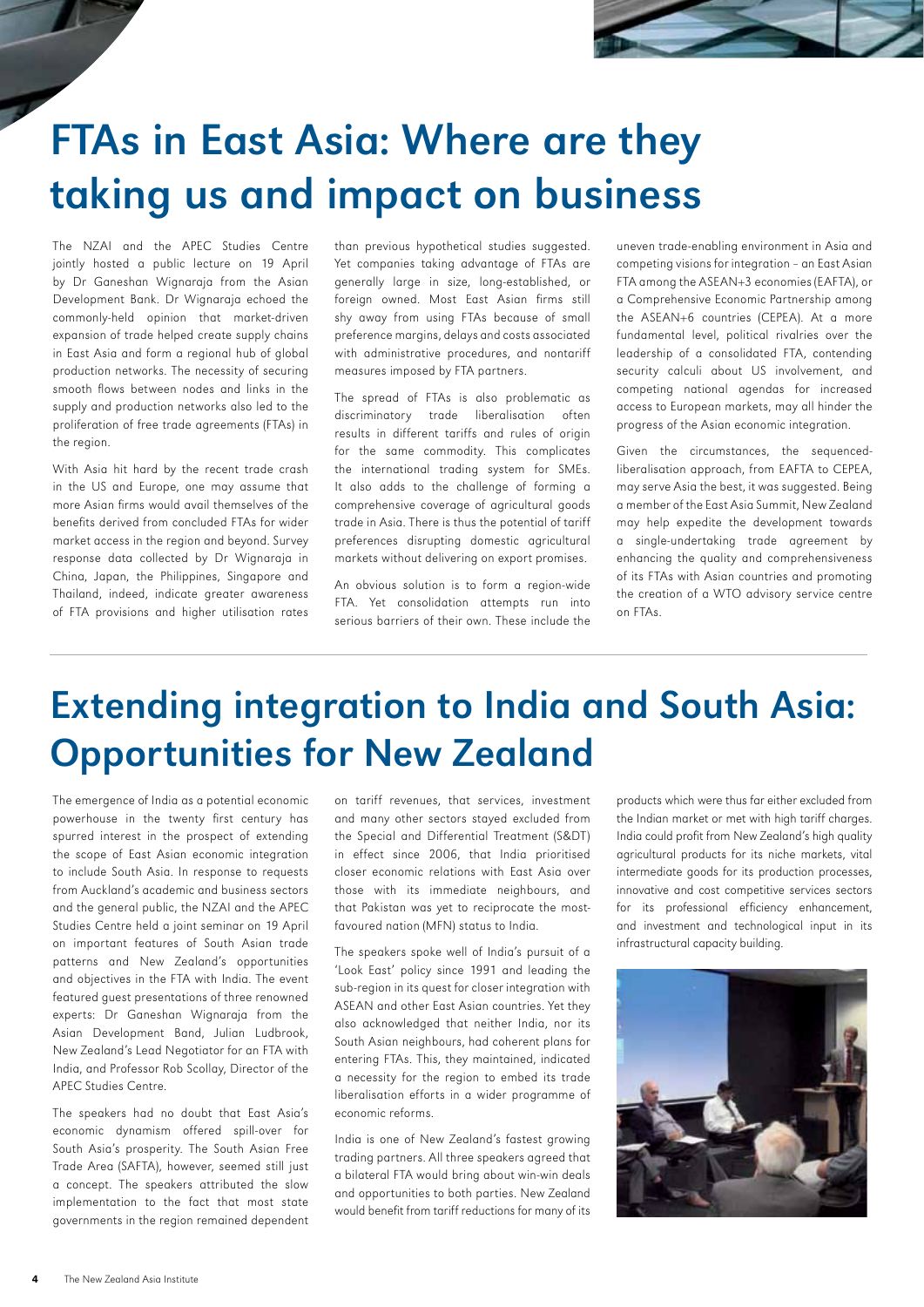# Asia-Pacific regional economic integration and architecture

In recent decades, economic integration has been on everybody's lips when talking about the Asia-Pacific region rising as the global centre for economic activity. Not surprisingly, perceptions and perspectives vary widely about this immense and diverse region coming together. Yet they often seem to lead to the same conclusion that the existing regional institutions and mechanisms do not measure up to the expectation of their facilitating economic integration of the region.

Economic interactions in the Asia-Pacific region have been commonly portrayed as 'noodle bowls' of uncoordinated and often overlapping institutional fora and trade agreements that involve more than 20 nations. This analogy illustrates a shared frustration over the status quo characterised by multiple impulses to integration, but no single vision for realising it. The current global financial and economic crisis has provoked still louder cries for reorganising economic groupings among the Asia-Pacific countries. Yet is the region ready to break free from the conceptual confines of the Asiaonly versus the Asia-Pacific dichotomy, which has arguably helped create the 'noodle bowl' effect in the first place?

On 25 March, the New Zealand Asia Institute, in association with the New Zealand Ministry of Foreign Affairs and Trade and the New Zealand Committee of the Pacific Economic Cooperation Council, organised an international conference on competing ideas on, and proposals for, the still evolving regional architecture. Guest speakers included Dr Fred Bergsten from the Peterson Institute for International Economics, Professor Fukunari Kimura from Keio University, Professor Ann Capling from the University of Melbourne, Professor Sung-Hoon Park from Korea University, Dr Long Guoqiang from the Development Research Centre of the State Council of China, Ambassador Muhamad Noor from the APEC Secretariat, Ambassador-at-Large Ong Keng Yong from Singapore, Mr Tony Nowell from the New Zealand APEC Business Advisory Council, Professor Rob Scollay from The University of Auckland and Professor David Capie from Victoria University in Wellington.

The presentations and discussions at the conference remind the audience yet again of the reality that bilateral and multilateral economic arrangements in the extended Asia-Pacific region have been driven more by geo-political motives than merely commercial purposes. The opinions expressed and arguments employed highlight, in particular, the fact that despite the ever deepening economic interdependence in the region, national interest

calculations and inter-state strategic rivalries continue to sway member countries' judgements, preferences, policies and initiatives on regional cooperation and convergence.

Those championing a trans-Pacific economic integration at the conference, for example, made little attempt to hide their concerns over the possibility that an East Asian trading bloc would exclude extra-regional stakeholders from the agenda- and norm-setting process towards a regional architecture in Asia. The alarm bells rang even louder over the perceived risk of East Asian economic integration spilling over to politics, security, and other areas of strategic importance, and particularly of China taking control of the whole situation.

On the other hand, those who were not concerned about the potential of Asia-Pacific splitting down the middle maintained that East Asia might best support a worldwide rebound from the current recession through redefining sources of the region's own growth beyond its export focus. An East Asian community, or a strong sense of it, could create a conducive environment for the transformative endeavour. The real worry for these participants was that while regional economic integration was gaining appreciation in East Asia as a concept, it remained difficult to advance substantial negotiation because of concerns of political risks and competitive disadvantage in trade, particularly in natural resource-based products. Two fundamental stumbling blocks to an East Asia-centred regional architecture were the absence of a China-Japan-Korea agreement in and the exclusion of Taiwan and Hong Kong from the ASEAN+3 framework.

This rather sombre picture of the prospect for East Asian integration was, however, readily downplayed by participants confident about ASEAN's capability to balance competing interests in the region. They argued that even if new schemes or mechanisms were required, the 'Asia-Pacific Community' would

not be the right choice. For as relevant as it might sound, this newly proposed 'Community' was vaguely defined and did not fit comfortably in any existing regional architectures in Asia. Worse, the concept of an 'Asia-Pacific Community' implied a two-tier approach of creating a group of great regional powers to sit above existing structures. These participants were certain that such a proposal would not fare well in Southeast Asia and therefore should not be expected to better serve the Asia-Pacific region than the ASEAN + processes.

New Zealand relies heavily on trade with Asia for its development. It is a member state of the APEC forum, the East Asian Summit (EAS), and the Trans-Pacific Partnership (TPP). The New Zealand participants at the conference exhibited a sympathetic understanding of the complex nature of the 'Asia' community-building attempts. Yet they also stressed the urgency and importance of a regional architecture that could effectively reduce variances between ports and secure 'leak-proof' borders. While they preferred to see APEC leading the development of a Free Trade Area of the Asia-Pacific region (FTAAP), they did not believe that economic integration was an 'all-or-nothing' choice. Some suggested viewing it, instead, as a process consisting of interconnected 'layers' pursued by different organisations. The notion of layering, they noted, might provide for a broader basis for the coexistence of both an East Asia identity and trans-Pacific integration.

Little consensus was reached on the trajectory of regional integration in the Asia-Pacific region. Yet it was commonly agreed that while there was a need to challenge the existence of many regional institutions, expectations should focus on gradual changes and evolution, rather than a sudden, dramatic change. Meanwhile, New Zealand should stay proactively engaged in this process and push for a comprehensive agenda with each step forward.

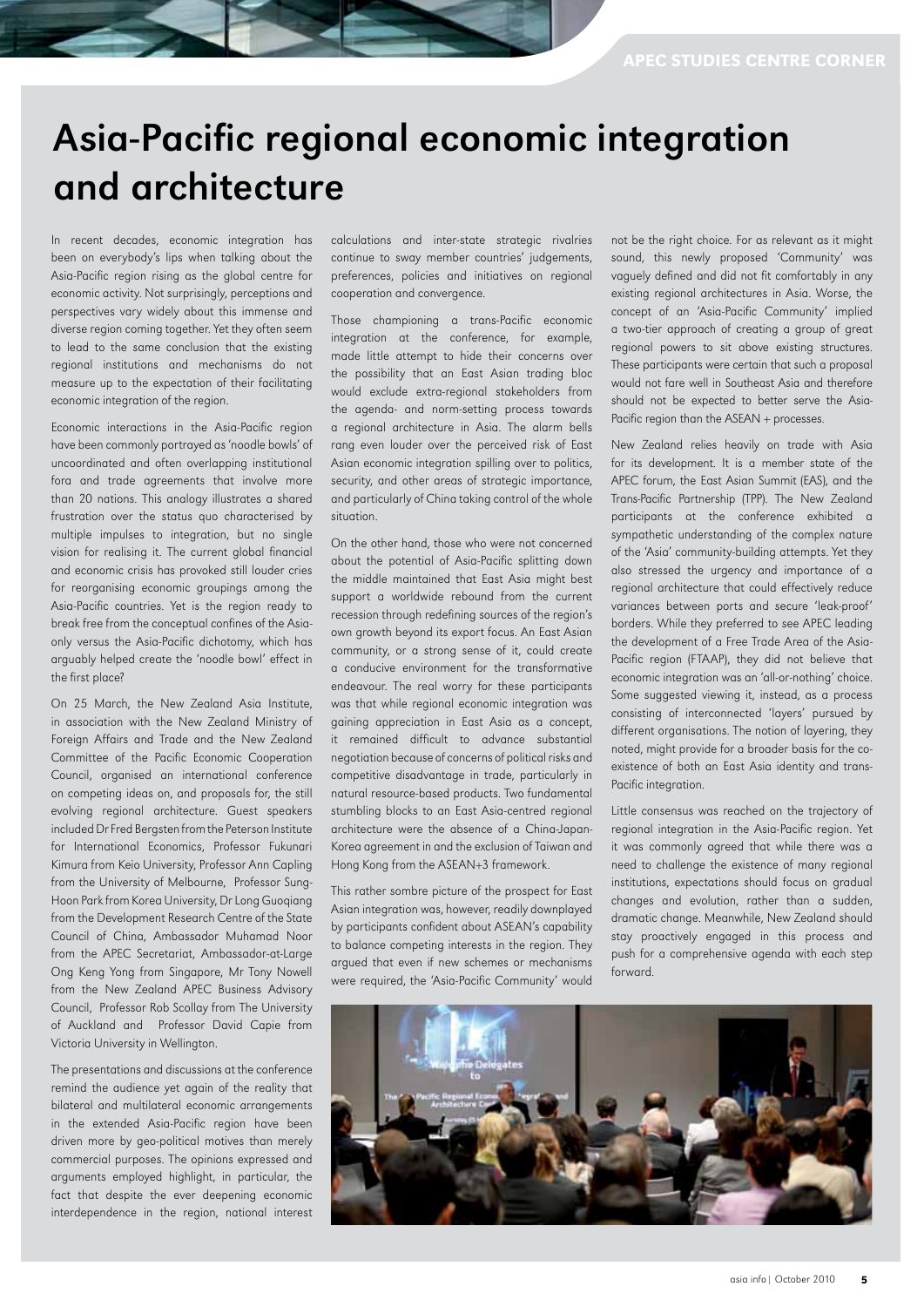

# Don't write off Japan just yet: Roundtable with NZ Ambassador Ian Kennedy

The New Zealand Ambassador to Japan, Mr Ian Kennedy, held a roundtable at the Institute with interested scholars and students in Auckland in April. Updating the audience on New Zealand-Japan relations, he noted that in 2009 Japan slipped for the first time in many years from New Zealand's third largest trading partner to fourth. He attributed this to the sharp rise in New Zealand's trade with China after the two countries signed the FTA in 2008, and to Japan continuously lagging behind China in economic growth. Yet the Ambassador cautioned against the discourse and sentiment shift, from the 1980s 'Japan bashing' through the 1990s 'Japan passing' to the 2000s 'Japan nothing'. He stressed that Japan remained an important source of growth for the New Zealand economy. The statistics from Air New Zealand, for example, indicate that its flights to and from Japan are still the most profitable among its international routes to Asia even though the number of Japanese tourists annually has shrunk from 170,000 to 80,000. Also, Japan remains among the highest-ranking sources of overseas corporate sponsorships for New Zealand sports, including the New Zealand America's Cup team, the All Blacks and the 2011 Rugby World Cup tournament to be held in New Zealand.

On the question of how New Zealand-Japan relations might be advanced, the Ambassador noted that being an 'introduction' society, the Japanese business environment was built on human networks. To help interested Kiwi and Japanese companies better network with each other, a Japan New Zealand Partnership Forum was established in 2008. At its regular meetings, senior

#### Outdoing cool Japan: What can we do with culture in the age of brand nationalism?

During his visit to Auckland in late July, Professor Koichi Iwabuchi from Waseda University spoke at an NZAI seminar on Japanese public policies towards international media markets. His comments indicate that the worldwide spread of Japanese media culture has been domestically and internationally acclaimed as a testimony of Japan's increasing soft power. Accompanying the euphoria of 'cool Japan' is the rise of interest in developing policies for further promoting Japan's cultural exports, and of 'brand nationalism', an emerging discourse on using media culture to advance national economic and political interests in the inter-national arena. This rather opportunistic focus, however, overlooks the fact that cultural export has been occurring in the uneven globalisation process. One consequence of the negligence is that transnational, multicultural and postcolonial issues are disconnected from the public discussion of 'culture' and its utilisation for the common good.

government, business and community leaders from both countries explored immediate possibilities of, and long-term potentials for, increasing the level of bilateral trade and investment.

The Ambassador reported that efforts were also being devoted to promoting a New Zealand-Japan FTA agreement. He acknowledged the challenge facing New Zealand in convincing Japan that an FTA would produce a win-win outcome for both nations, especially when it came to agriculture, Japan's most sensitive sector in trade liberalisation. Yet the two countries could indeed complement each other in many areas of their economies. For example, an FTA could help synergise New Zealand's manufacturing capability with Japan's technology, and Japan's knowledge of Asian markets with New Zealand's familiarity with those of Latin America. Kennedy said although 40 percent of New Zealand trade was in agricultural products, the two countries, produced different products for different market demands and pose little threat to each other. They could even join forces in producing seasonal produce for exporting to China. More importantly,

an FTA with New Zealand would offer Japan a direction to liberalising and improving the efficiency of its agriculture.

On Japan's politics, Mr Kennedy said the Democratic Party's honeymoon seemed shortlived as the government approval ratings dropped from 75 percent to 20 percent. The Japanese public dread a leadership vacuum, as there have been 14 prime ministers in the past 20 years. Ambassador Kennedy urged the participants at the roundtable to view the situation in perspective and emphasised that while Japan's economic power might have declined, its political importance would continue to grow. Bilateral relations with Japan are imperative for New Zealand as it shares many common values. He concluded that while an FTA with New Zealand would be less challenging for Japan than an FTA with other countries, it might still get in the way of other more strategic relations. Both sides should therefore continue to push for a broader rapport including trade, economic, strategic and peopleto-people contacts.



#### Auckland and Senshu scholars share opinions on 'Social Capital'

Academics from the NZAI and Auckland's Development Studies and Mira Szászy Research Centre held a roundtable discussion, on 5 March, with Professors Naoko Sajima, Satoshi Kambara and Yuichi Marumo from the Centre for Social Capital Studies at Senshu University in Japan. Explaining the background of their Centre and its research, the Japanese scholars observed that in the post-World War II occupation era, Japan focused on economic development arguably at a cost of creating many social problems. The situation worsened after the introduction of economic reforms in 2000. Often-cited issues include loneliness and social isolation of old people, decreasing birth rate but increasing child abuse cases, middle-age suicide epidemic, and disillusionment with the job market among the young. This prompted much research and public discussion in Japan on revitalising neighbourhoodbased communities and society. The spontaneous,

timely and effective community rescue efforts displayed during the 1995 Great Hanshin and the 2004 Chūetsu earthquakes further accelerated the studies on 'social capital' in not only disaster management, but also the reweaving of the torn economic and social fabric.

Yet can the term 'social capital' capture the idea, integrity and process of social networks and knowledge? Reservations were expressed at the roundtable. Specifically, while 'social capital' calls on neighbourhood resources and the voluntary community, the concept and purpose may become blurred as the label 'capital' conveys economic and financial connotations. Alternative expressions like 'social infrastructure' and 'generosity' used in Japan and 'resources' in New Zealand may be better choices as they can help shift the attention from market measurements to other types of values.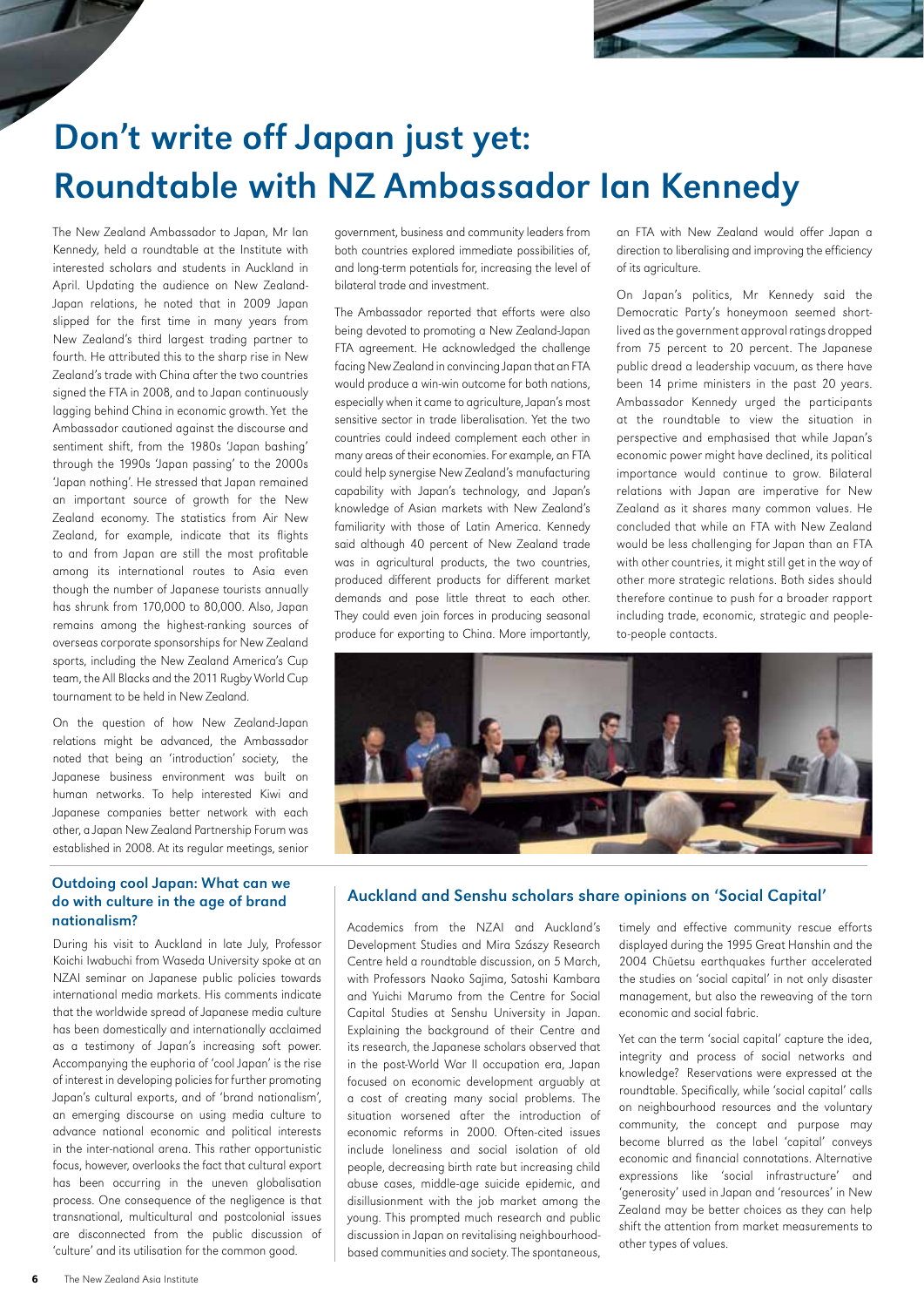## China-ASEAN energy concerns: Trigger for conflicts in the South China Sea?

During his visit to Auckland on 14 June, Dr Zhao Hong from the East Asian Institute at the National University of Singapore gave a seminar at the NZAI on the energy situation of China and ASEAN.

In his opinion, the era of growing demand for oil and other fossil fuels in the industrialised world is over, and most of the future growth in demand will come from emerging economies. Among the latter, China and ASEAN countries have been going through profound socio-economic transformations in recent years and are likely to continue their high growth and rapid urbanisation. Their concerns over

potential energy shortage, falling sources, and sealane security have resulted in the South China Sea being repeatedly placed under national, regional and international political spotlight. China has become more assertive in the South China Sea, which is widely speculated to have vast natural gas deposits. Its state-owned energy companies have also began to look into the region as a potential supplement to their declining onshore production. Vietnam and some other South-East Asian countries have their eyes on the hypothetical energy resources in the area as well, and have even signed exploration contracts with multiple foreign firms.

To further complicate regional energy relations, China takes the matter of overlapping claims in the area as an issue of sovereignty, national security, and territorial integrity. Other Asian energy consuming giants such as Japan and India may side with China's South -East Asian challengers and hence politicise even more the energy competition in this region. China may, of course, help ease tensions in the area by increasing its investment in South-East Asia, which will likely contribute to mutual confidence building and lay the ground for energy cooperation and stability in East Asia.

## Britain, the Cold War, and ASEAN

Professor Nicholas Tarling, Fellow at the NZAI, gave a public lecture on 9 June about Britain's policies towards South-East Asia in the Cold War era. Based on his research into relevant archives, he concludes that in the Cold War, the British welcomed the presence of the Americans in South-East Asia, but were often concerned about the policies they pursued. Their own preference for the region was for the emergence of nation-states, and they were to welcome the creation of ASEAN and the concept of ZOPFAN. By the 1970s, indeed, they no longer had a strategic interest in the region and their political role had diminished.



Professor Nicholas Tarling

## New Zealand Financial Adviser Act: Changes and opportunities

In line with the current global drive for financial reform and regulatory tightening, the New Zealand Government is also updating its Financial Advisers Code. To help local Chinese professionals in the financial services industry come to grips with the revised rules, the NZAI and the Institute of Commercial Education New Zealand jointly organised a seminar on 2 July about the Financial Adviser Act, financial advisers' conduct obligations, credential requirements for becoming a financial adviser, and authorised training providers. The participants appreciated the NZAI's community outreach efforts and appealed for more such educational forums tailored to meet the needs of local Asian communities.

## Strategic evolution of Samsung Electronics

In the view of a Korea University Business School academic who visited the NZAI and the Department of Management and International Business (MIB), from February to June of this year, the success of electronic giant, Samsung Electronics, in the competitive global IT industry is built on its good strategies in technology, production, brand, marketing and management.



Dr Mannsoo Shin's visit to the School was hosted jointly by the NZAI and MIB. In addition to teaching, Professor Shin in June gave a seminar about the Samsung Group.

Samsung's technology capacity building is supported by its research and development (R&D) strategy. The company has 17 global R&D centres with 18 percent of its total staff complement. For research and development results to become innovative products, Samsung has worked out an effective production strategy, featuring continuous massive capital investment, a synchronised R&D and production process, a flexible global production system, a tightly knit global sourcing system, low inventory in manufacturing, and reduced production time in a price declining environment. To turn all this into a commercial success, Samsung has adopted the 'one/master brand' strategy and complimented the iconic-making effort with a global marketing strategy. This has enabled Samsung to focus on high end channels, flagship products, and simultaneous market expansion in target countries.

The implementation of these strategies necessitates efficient management and devoted employees. Samsung openly acclaims that it has a cohort of young (99 percent under the age of 50), energetic, well educated, and highly innovative employees, all of whom go through strict annual performance reviews to make sure that they are prepared for challenges. In a sense, Samsung has managed to combine key elements of Japanese technology management and US people management. The strategic dynamics of Samsung Electronics helps explain the success of leading Asian multinational corporations and provides implications for firms in need strong brand power and technological capabilities.